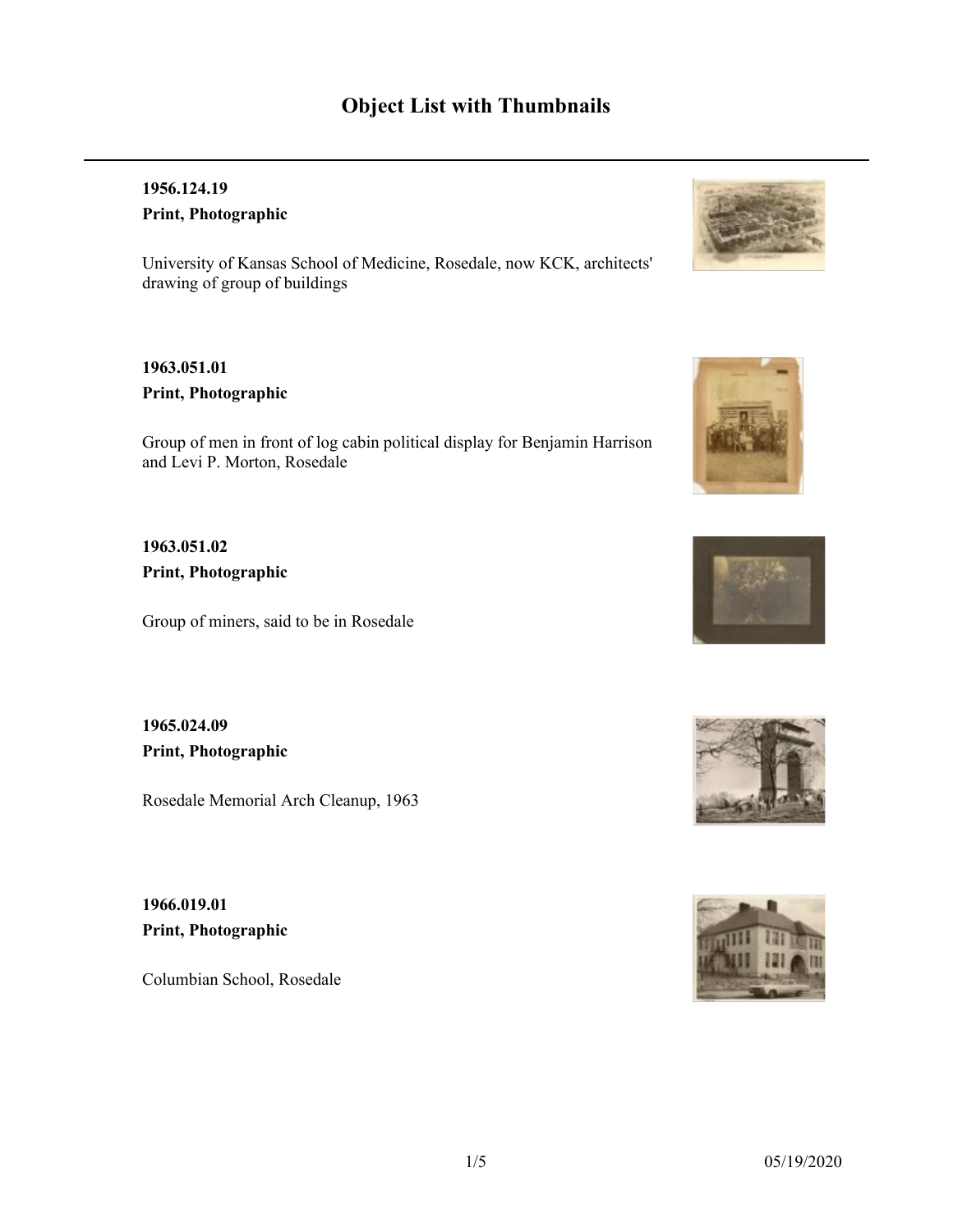#### *Object List with Thumbnails (continued)*

### **1978.043.126 Print, Photographic**

Fire station #10, Rosedale

**1982.005.82 Print, Photographic**

Construction of 7th Street Trafficway, Rosedale

**1982.005.112 Print, Photographic**

Rosedale Railroad Station, 1888

**1982.005.114 Negative**

Rosedale Theater, 1400 block Southwest Boulevard

**1982.005.171a Print, Photographic**

Rosedale Baptist Church









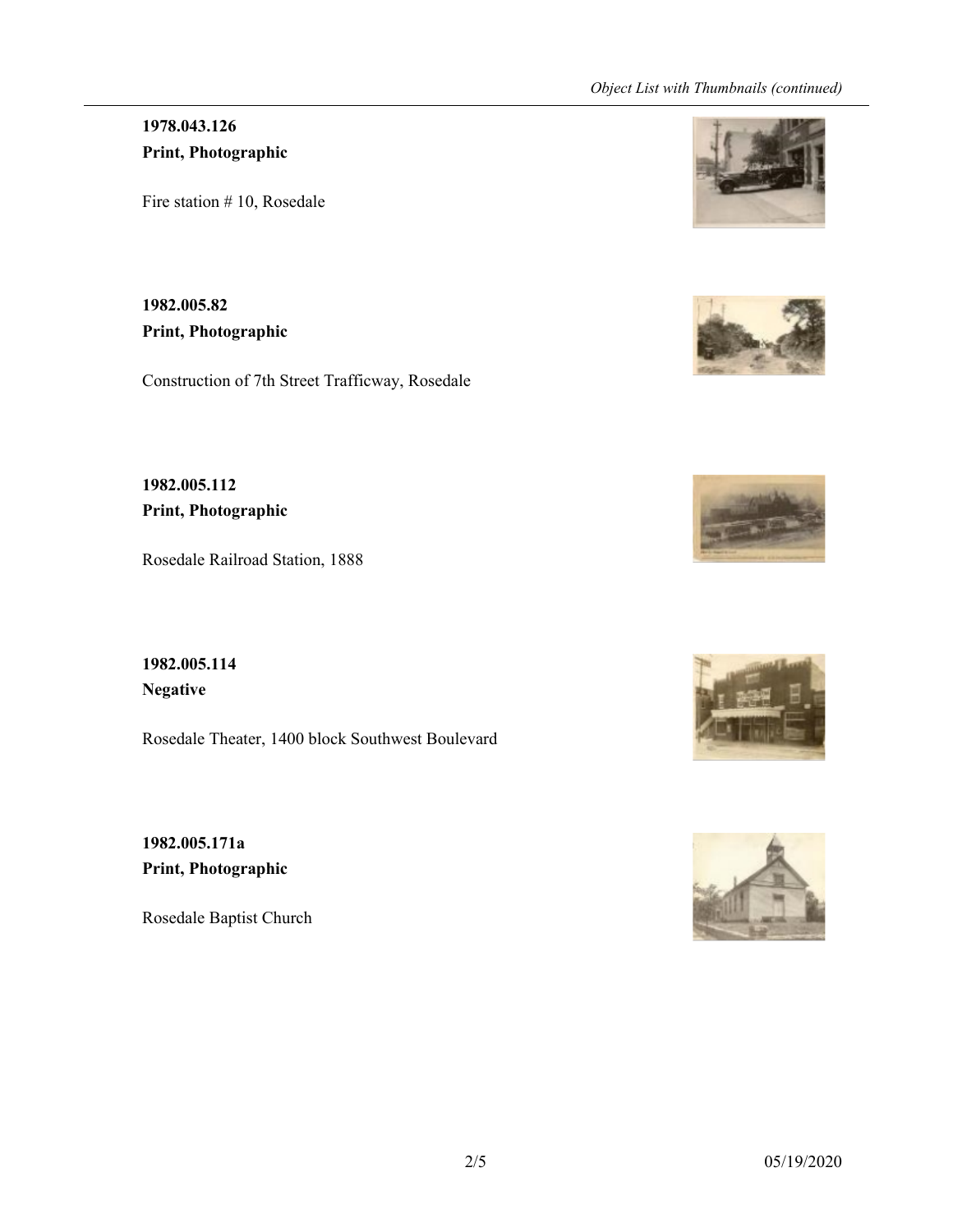# **1982.005.823 Print, Photographic**

Rosedale Station, Frisco Railroad, c. 1930

**1982.005.893 Print, Photographic**

Rosedale Arch

**1982.005.894 Print, Photographic**

Rosedale Arch

**1982.005.895 Print, Photographic**

Rosedale High School

**1982.005.899 Print, Photographic**

Rosedale Arch









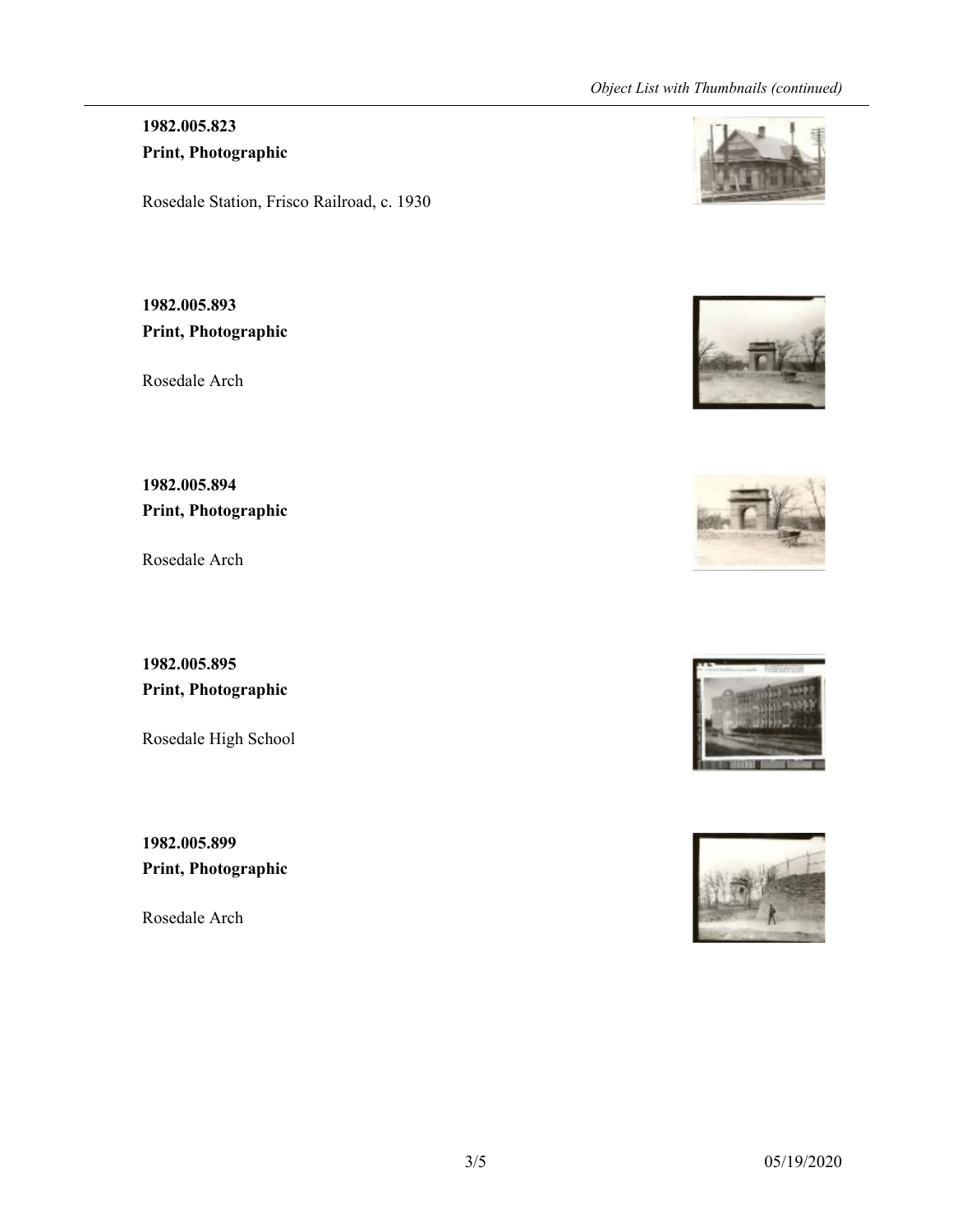#### *Object List with Thumbnails (continued)*

## **1982.005.903 Print, Photographic**

Rosedale Methodist Church

**1982.005.1142 Negative, Nitrate**

Working on road to Rosedale Arch

**1982.005.1148 Negative, Nitrate**

Working on road to Rosedale Arch

**1982.005.1151 Print, Photographic**

Working on road to Rosedale Arch

**1982.005.1154 Print, Photographic**

Building a road to Rosedale Arch